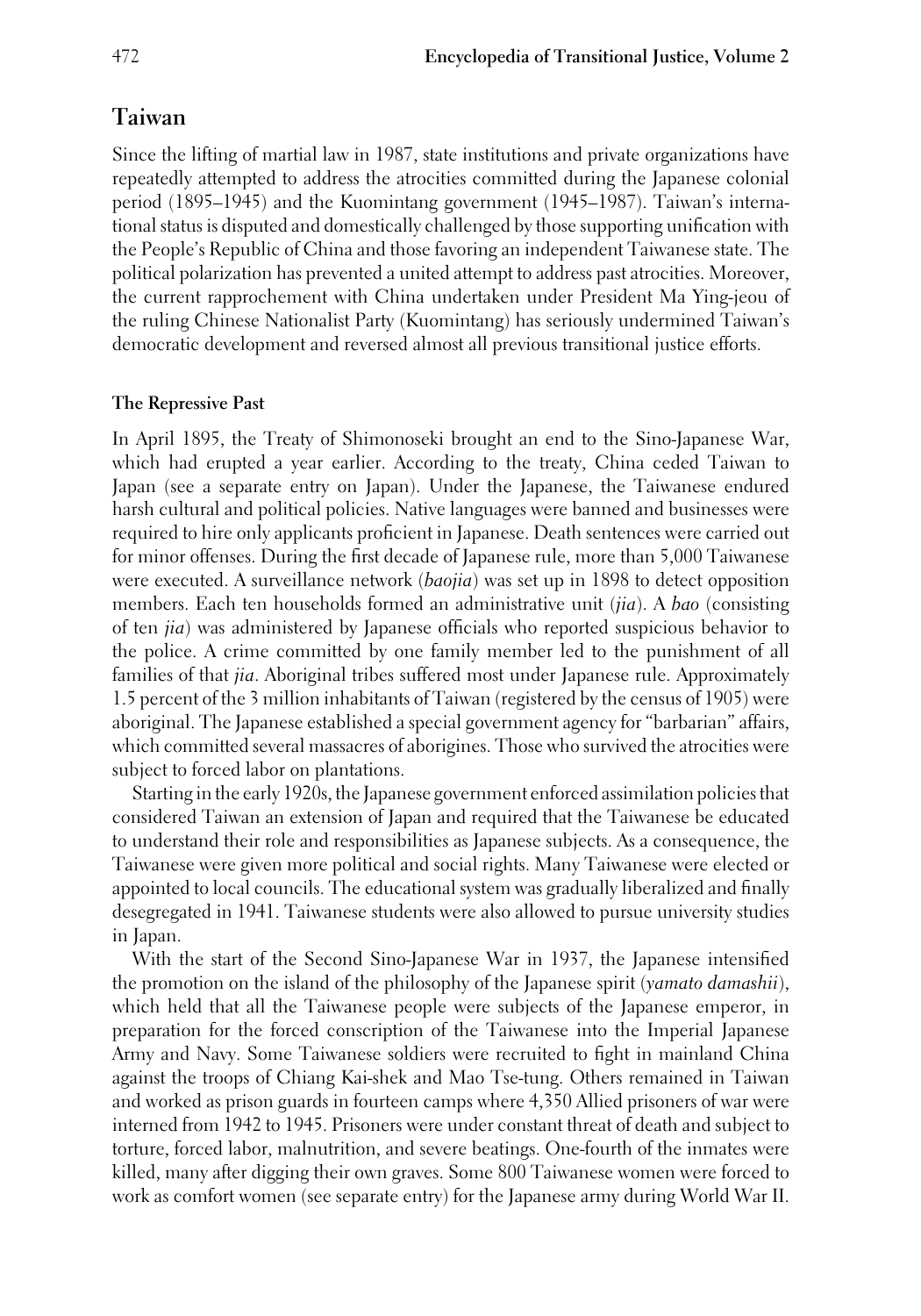### **Country Studies** 473

At the end of the war, the United States, as the principal occupying power of Japanese territory, authorized the Chinese President Chiang Kai-shek to administer Taiwan. At the time, the Chinese Kuomintang government promoted Han nationalism with the aim of establishing a Han nation, consisting of one state, one people, and one language. As part of this attempt, the Kuomintang government sought to assimilate the native population of Taiwan through social control and education. The Han nation-building process severely affected the native population. Regulations forbade the use of Japanese, aboriginal, and Sinitic languages other than Mandarin. Ethnic origin and the ability to speak Mandarin allowed one to qualify for public and political positions and became instruments of social control. The Kuomintang government purged state institutions of the Taiwanese, and within a few years the Mainlanders held most key positions in government and state-run industries. In official government documents, the purges were justified with the claim that the "primitive prostitute culture" of the "local population" lacked the ability to govern the island.

Social and political injustices caused by the Han-nationalists' dogma of racial superiority and widespread bureaucratic inefficiency led to public protests and culminated in a massacre of February 28, 1947 (known as the 2–28 Massacre), in which Chiang Kai-shek's troops brutally killed thousands of Taiwanese civilians. Two years later, the Han nationalists lost the civil war on the Chinese mainland and retreated to Taiwan. Martial law was imposed from 1949 to 1987.

The defeat on the mainland and Mao Zedong's subsequent proclamation of the People's Republic of China as the de facto and de jure successor state of the Kuomintang's Republic of China caused a crisis of legitimacy for the Chiang Kai-shek regime. On the international stage, the United States assisted Chiang Kai-shek in maintaining that the Kuomintang government was the sole legitimate government of China. Domestically, this position, while untenable from a juridical point of view, was kept alive by promoting Han nationalism and persecuting opponents. At the end of the 1980s, socioeconomic consequences of rapid economic growth, such as a growing middle class and labor disputes, and pressure from the international community, especially from members of the U.S. Congress and organizations such as Amnesty International, forced the Kuomintang regime to initiate political reforms. Martial law was lifted in 1987. Subsequent constitutional amendments paved the way for democratization.

During the authoritarian period (1945–1987), several laws restricted political rights and civil liberties. The National General Mobilization Law, promulgated on March 29, 1942, authorized the government to restrict freedom of speech, publication, writing, correspondence, assembly, and association. Articles 100 and 101 of the Criminal Code of 1935 (also known as the Sedition Law, promulgated on January 1, 1935) were the most feared pieces of legislation because they prohibited committing and planning acts that endangered the state. Given that any opposition to the Kuomintang regime could be interpreted as a threat to the state, the law provided a legal basis to persecute political opponents. Political rights and civil liberties were further restricted in 1949 with the proclamation of the martial law. It gave the military the right to prohibit religious activities and strikes by traders, students, and workers and allowed military courts to try offenses against the internal and external security of the state and other offenses punishable under the Criminal Code, such as sedition.

The military, the police, and a Kuomintang network of informers protected the authoritarian state. The most feared state agency was the Taiwan Garrison Command (TGC),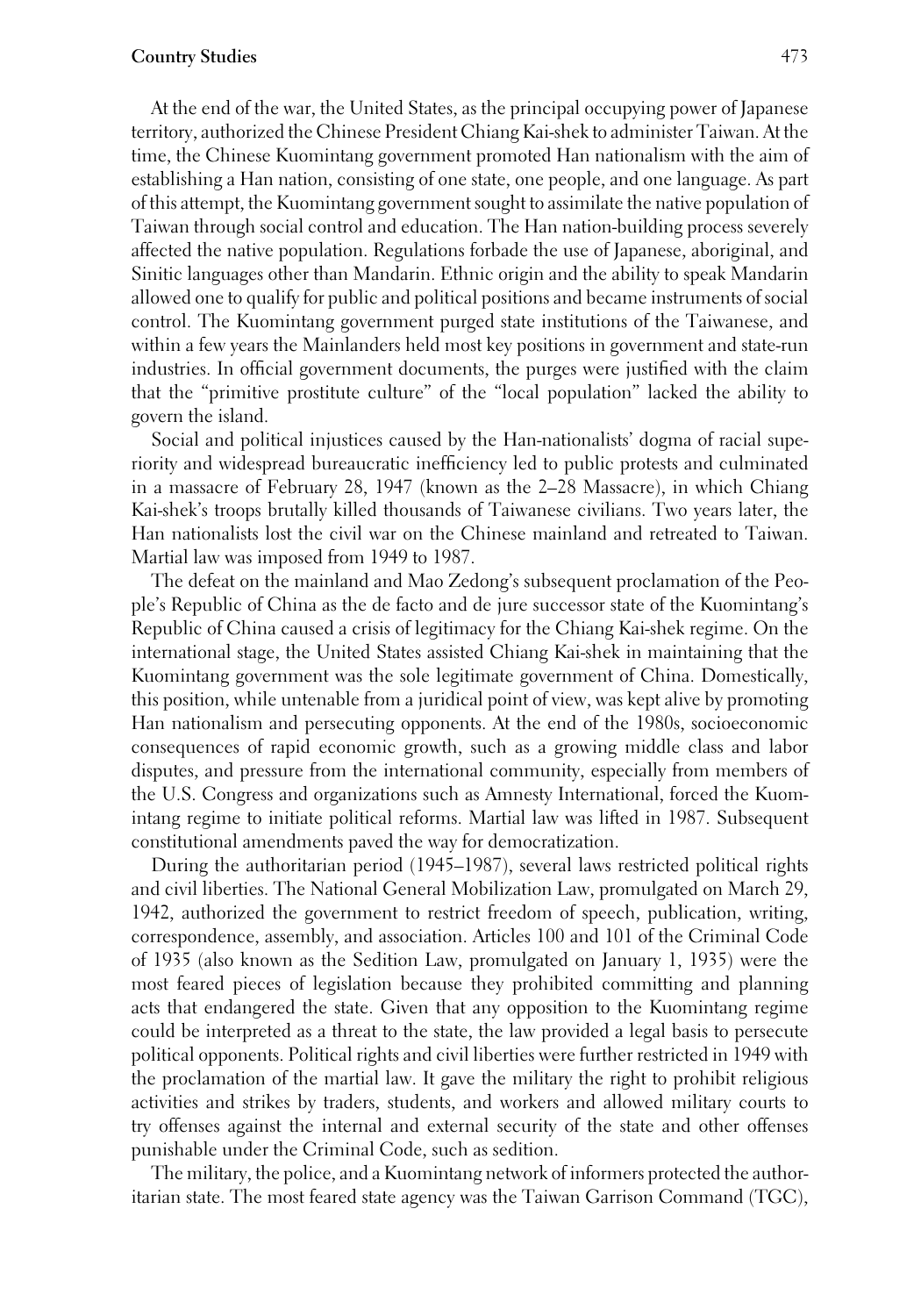a secret security body founded in 1945 under the Ministry of Defense. The Garrison Command was responsible for suppressing activities viewed as promoting communism, democracy, and Taiwan's independence. The Kuomintang also used informers to persecute political opponents at home and abroad. Once blacklisted, opposition figures and their families were systematically harassed by Garrison Command officers and/or disappeared overnight.

Several detention centers and military prisons operated between 1949 and 1987. The largest were the Chingmei Detention Centre and the Ankeng Military Prison situated in northern Taipei County. Two other major facilities were located on Green Island. First, the New Life Correction Centre, which operated from 1951 to 1965, housed up to 3,000 political prisoners. The Green Island Reform and Re-education Prison (Oasis Villa), opened in 1972, became the home of Taiwan's prisoners of conscience until 1987. Between 1965 and 1972, most political prisoners were held at the Taiyuan Prison in Taitung County. Prison conditions were inhumane. Prisoners of conscience were subject to forced labor and systematic torture. They were reportedly tied up and beaten, had pepper-water and gasoline forced through their noses, received electric shocks, and had their teeth removed without anesthetics and their fingernails plucked out.

The total number of victims of the Kuomintang terror is unknown, because many executions were extrajudicial and not recorded. According to declassified information, most extrajudicial executions were carried out in the 1950s, when 130,000 people went missing. Torture and (extrajudicial) executions were widespread and systematic until the late 1970s. Reports by the Ministry of Justice, parliamentary interpellation, and other government sources suggest that 30,000 political trials involving more than 200,000 individuals were held in military courts. About 20 percent of the accused were sentenced to death or punished with lifelong imprisonment. Some 60 percent received prison terms between one and fifteen years. Others had to undergo reformatory education.

#### **Transitional Justice**

Since martial law was lifted in 1987, there have been several different approaches to dealing with the crimes of the Kuomintang regime. The first attempt to address the past occurred between 1988 and 2000 under the presidency of Lee Teng-hui, a native of Taiwan who succeeded Chiang Ching-kuo after his death in 1988. Lee had a close relationship with the former dictator, whom he considered his political mentor.

## *Compensation and Apology (1988–2000)*

The immediate post-martial-law years saw several large-scale protests demanding political and social reforms. Although human rights activists and victims of the Kuomintang atrocities called for transitional justice, in 1988, President Lee started his term in office with a press conference merely stating that the people of Taiwan should look forward and forget the past. Lee's long career in the repressive regime and his close friendship with his predecessor prompted his refusal to address the past. Political realities, however, forced Lee to rethink his transitional justice policies. Unlike his predecessors, Lee was neither a Mainlander nor a staunch supporter of Chinese nationalism. Senior party leaders aware of his support for Taiwanese nationalism repeatedly attempted to oust him from the party leadership and the presidency. As his conflict with the conservative wing of the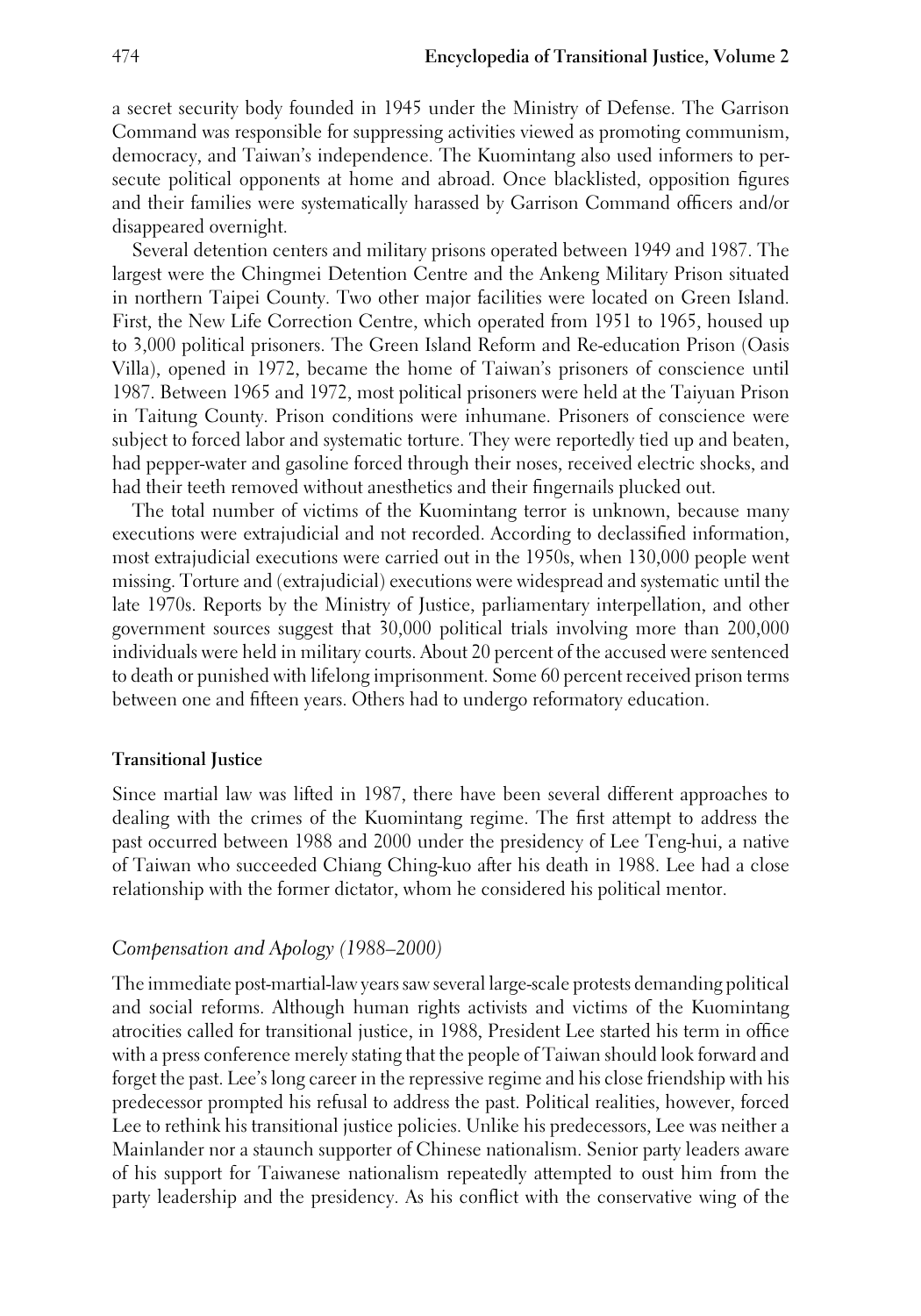#### **Country Studies** 475

Kuomintang intensified, Lee saw in public support the key to his political survival, and thus presented himself as a statesman who listened to the people. Consequently, Lee readjusted his transitional justice policies to neither neglect public opinion nor endanger his political career. During his presidency (1988–2000), he pursued a policy of apology and compensation without investigating the role of the Kuomintang government in the atrocities.

In 1990, the government set up a committee of historians (officially named the Executive Yuan 2–28 Incident Committee, after the executive branch of the Taiwanese government, known as the Executive Yuan) to conduct research on the causes and scope of 2–28 Massacre. Its final report was published in 1992. Three years later, President Lee publicly apologized for the massacre and declared February 28 a national holiday. That same year, the 2–28 Memorial Foundation was established to provide monetary compensation to the victims of the massacre. Applications were accepted until 2006. The Foundation analyzed more than 2,000 cases. In about 30 percent of the cases, the victims were killed in the massacre. About 10,000 victims or heirs received monetary compensation totaling US\$218 million. Individual compensations were proportional to the victim's suffering and limited to US\$180,000. In 1998, pressure by victims' organizations and the Democratic Progressive Party (DPP), Taiwan's largest opposition party, led to the creation of the Foundation for Compensating Improper Verdicts on Sedition and Communist Espionage Cases during the Martial Law Period, which compensated victims of the White Terror (1949–1987) and their heirs. Again, individual compensations depended on the victim's suffering and were limited to US\$180,000. Four categories of injustices were recognized: death sentences, imprisonment, reformatory education, and property confiscation. The Foundation accepted applications until December 16, 2010, and provided monetary compensation to more than 7,000 applicants.

Apart from the crimes committed during Kuomintang rule, there was pressure from supporters of Chinese nationalism and women's groups to investigate the human rights abuses during the Japanese occupation of Taiwan (1895–1945). In 1992, the Taiwanese Comfort Women Investigative Committee was established by different government agencies, the Academia Sinica (Taiwan's National Academy of Sciences), and the Taipei Women's Rescue Foundation. The committee was tasked with identifying former comfort women who were still alive and gathering historical information about the comfort women system in Taiwan. In total, fifty-six former comfort women were found. Since July 1995, the government has offered a monthly subsidy to them on humanitarian grounds. In 1997, a parliamentary resolution urged the government to demand that Japan apologize and compensate the former comfort women. The Taiwanese government increased the monthly subsidy from US\$200 to US\$500, but refrained from pressuring Japan for political and ideological reasons (see later discussion).

In 2001, nine former comfort women filed a lawsuit against the Japanese government demanding an official apology and 10 million yen (US\$95,000) each in damages. The case was dismissed by the Japanese Supreme Court in 2005, on grounds that all wartime compensation issues had been settled by international and bilateral treaties.

#### **Identifying the Perpetrators (2000–2008)**

In 2000, President Lee's policy of apology and compensation was abrogated by his successor, Chen Shui-bian, who believed that all previous government policies failed to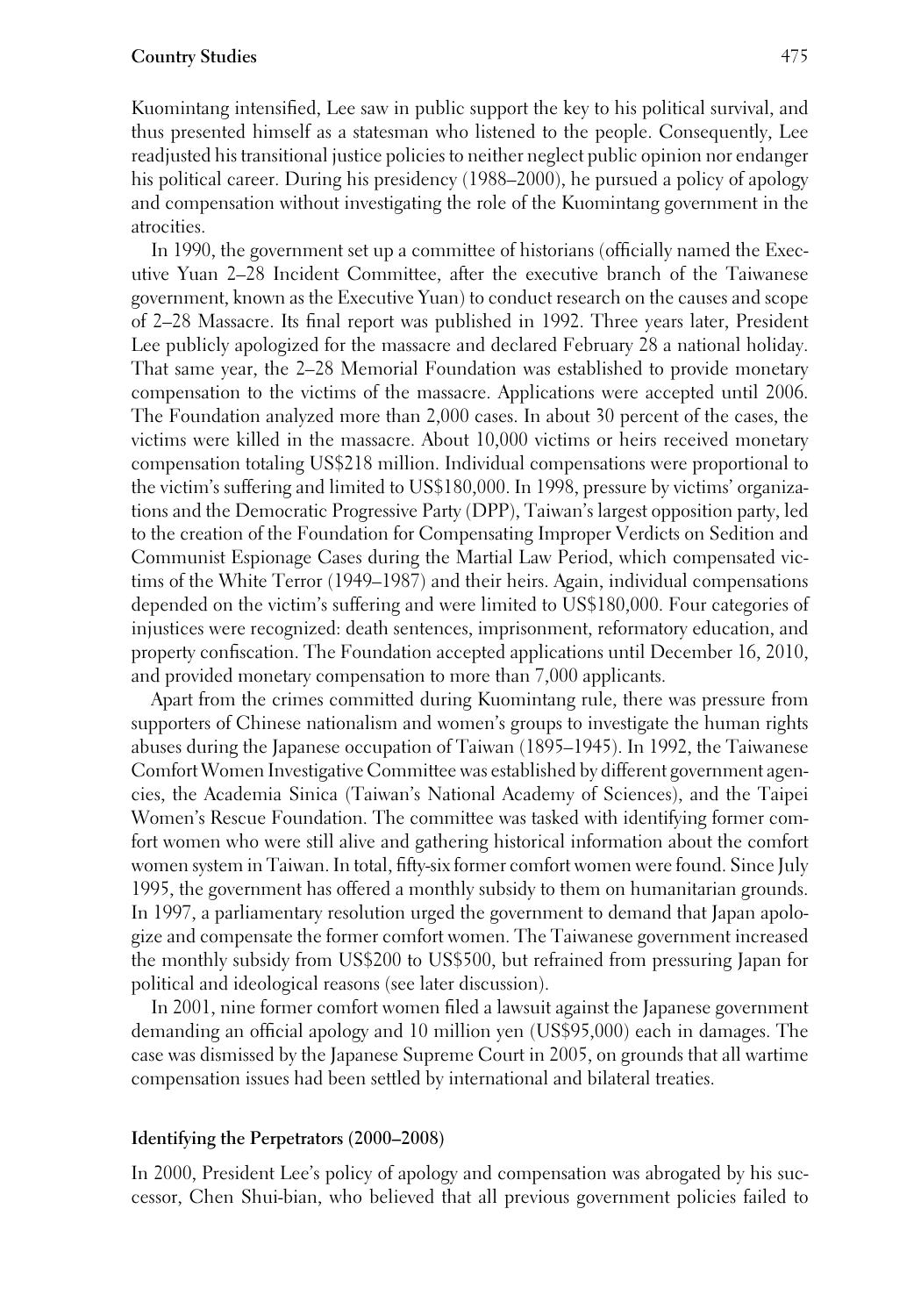address the question of who was responsible for past crimes. Chen Shui-bian was the first Taiwanese president who was not a Kuomintang member. During the martial law era, the Kuomintang persecuted Chen for his opposition activity. As a former human rights lawyer, Chen supported the improvement of Taiwanese democracy. His transitional justice initiatives and other measures designed to improve human rights standards encountered institutional and political obstacles. According to the constitution, for example, the president is the head of state but not the chief executive with veto powers. He thus lacks the means to push through legislation when his party does not enjoy a majority of parliament seats. During Chen's mandate (2000–2008), the Kuomintang and its supporters controlled parliament and transitional justice became tied to national identity. As the key perpetrators of Kuomintang atrocities were Chinese nationalists, demands for transitional justice have come mostly from supporters of Taiwanese nationalism, while resistance to it has come from Chinese nationalists. President Chen's calls for transitional justice have thus been interpreted as racial persecution. During the 2004 presidential election, the Kuomintang compared President Chen with Adolf Hitler in official campaign advertisements and asked the people to end Chen's dictatorship.

## *Rewriting History Textbooks*

Although the Taiwanese were subject to human rights abuses during the Japanese colonial period, they still support Japan. Some of the most important Taiwanese nationalist leaders hold degrees from Japanese universities and are well connected with right-wing politicians there.

The almost deifying attitude of Taiwanese nationalists toward Imperial Japan and Japanese right-wing intellectuals like writer Kobayashi Yoshinori, who denies the existence of the Nanjing Massacre and other crimes committed by the Japanese in the 1930s and 1940s, makes it difficult for ideologically polarized Taiwan to pursue transitional justice. The polarization is reflected in almost any discourse on transitional justice, including the debate on the content of school textbooks. Taiwanese nationalists support detailed descriptions of Kuomintang atrocities in textbooks, whereas Chinese nationalists complain that Japanese war crimes are not properly addressed. The textbook controversy has prevented any significant changes in the content of high school textbooks. Textbooks list the gross human rights violations committed by the Kuomintang and the Japanese military as historical facts without discussing the severity of the crimes or raising the question of responsibility; there are victims but no perpetrators in most textbooks.

#### **Memorialization**

Supporters of President Chen's transitional justice efforts attacked the Kuomintang for refusing to accept responsibility for the 2–28 Massacre and the White Terror. The KMT does not deny that the 2–28 Massacre took place, but refuses to acknowledge its active role in it. In official statements, party leaders claimed that the massacre was caused by language barriers and corrupt local government officials. Thus, the Kuomintang and Chiang Kaishek cannot be held responsible for killing thousands of civilians. Kuomintang officials have either kept silent or have justified the human rights abuses of the White Terror by claiming that they were lawful and necessary to protect Taiwan from communist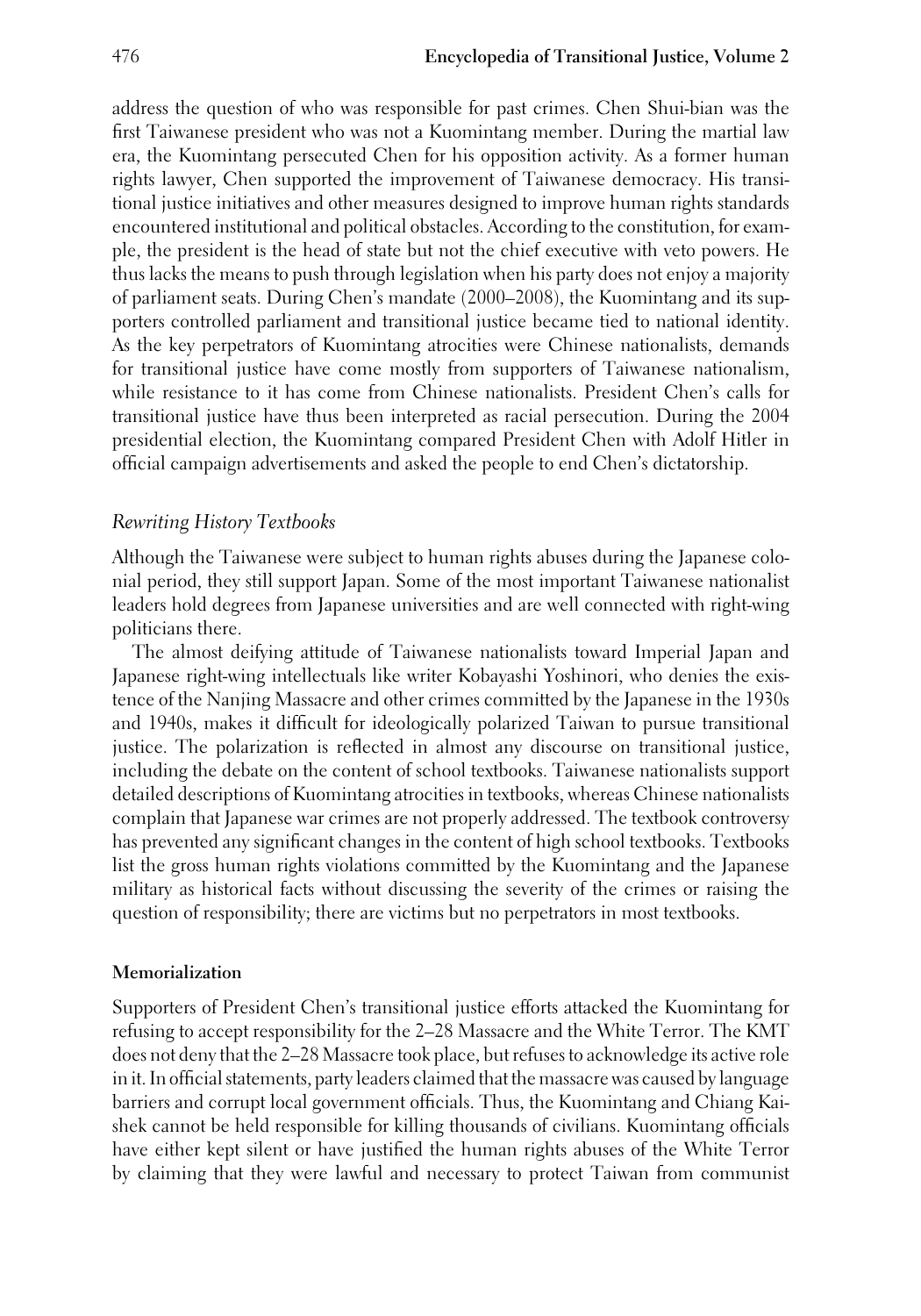#### **Country Studies** 477

infiltration. They further note that the Kuomintang under Chiang Kai-shek and his son turned Taiwan into an economic miracle. The former dictators should therefore be considered heroic leaders who deserve a special place in world history. The state should protect places commemorating their political, social, and economic achievements. Any attempt to close, remove, or rename those historic sites amounts to an act of treason.

The Taiwanese nationalists disagree with the Kuomintang interpretations of these two tragic historical events and the positive appraisal of the Chiang family. In their view, Chiang Kai-shek and his son were brutal dictators who do not deserve heroic status in a modern democratic state. During Chen's presidency, dozens of statues were thus removed, the former dictators' mausoleums closed, and public places renamed.

## *The 2–28 Memorial Foundation Truth Division*

President Chen was determined to challenge the Kuomintang's interpretation of the 2–28 Massacre and asked the 2–28 Memorial Foundation in 2001 to set up a special division, the Truth Division, to investigate the KMT's role in the massacre. In 2004, the Truth Division began to research the question of legal and political responsibility for the massacre.

The final report, released in February 2006, concluded that Chiang Kai-shek was the prime culprit of the 2–28 Massacre. The findings of the committee of historians and jurists proved helpful in the new Democratic Progressive Party government's attempt to gain more public support for its transitional justice policies. As a consequence, two important public places were renamed. In 2006, Taiwan's main international airport was renamed the Taoyuan International Airport, after the name of the locality where the airport is situated. A year later, the Chiang Kai-shek Memorial Hall in Taipei became the National Taiwan Democracy Memorial Hall.

The Kuomintang and its supporters, who controlled the parliamentary majority, could not accept the final report and responded by freezing the budget of the foundation during a parliamentary budget screening session. In 2006, John Chiang, a grandson of Chiang Kai-Shek and high-ranking Kuomintang member, sued the foundation and the historians who had authored the report for libel and demanded US\$150 million in compensation. Libel is a criminal offense in Taiwan. The Taipei District Public Prosecutors Office, however, argued that the report was a public judgment of historical events and refrained from indicting the historians.

### *Return of Property Illegally Confiscated by the Kuomintang*

Since the Committee released its report, there has been growing support for legislation demanding that the Kuomintang return property it had obtained illegally or by improper means during the White Terror. Lacking a parliamentary majority, the government decided to hold a referendum on the return of the "stolen assets" in January 2008.

The Kuomintang urged the people of Taiwan to boycott the referendum on the return of Kuomintang property to the state. Consequently, only 26 percent of the voters cast ballots in the January 2008 referendum, well below the required 50 percent of eligible voters needed to validate the result of the referendum. About 91 percent of those who cast votes supported the passing of legislation that would return the Kuomintang assets.